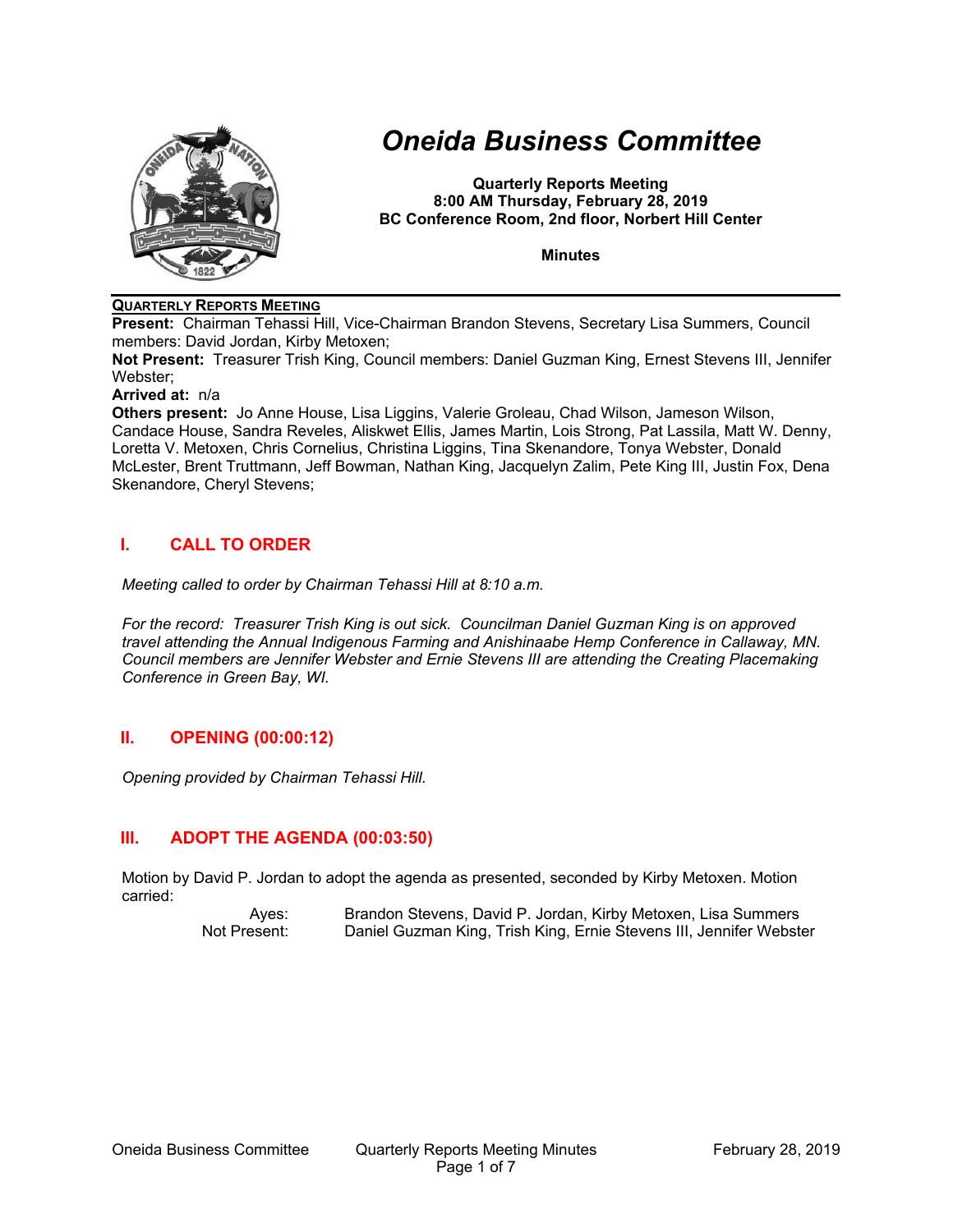# **IV. REPORTS**

#### **A. APPOINTED BOARDS, COMMITTEES, COMMISSIONS**

**1. Accept the Anna John Resident Centered Care Community Board FY-2019 1st quarter report (00:04:11)** Sponsor: Candace House, Chair/AJRCCC Board

Motion by Brandon Stevens to accept the Anna John Resident Centered Care Community Board FY-2019 1st quarter report, seconded by David P. Jordan. Motion carried:

> Ayes: Brandon Stevens, David P. Jordan, Kirby Metoxen, Lisa Summers<br>Not Present: Daniel Guzman King Trish King Frnie Stevens III Jennifer Webste Daniel Guzman King, Trish King, Ernie Stevens III, Jennifer Webster

#### **2. Accept the Oneida Nation Arts Board FY-2019 1st quarter report (00:05:58)** Sponsor: Desirae Hill, Chair/ONAB

Motion by Brandon Stevens to accept the Oneida Nation Arts Board FY-2019 1st quarter report, seconded by Kirby Metoxen. Motion carried:

> Ayes: Brandon Stevens, David P. Jordan, Kirby Metoxen, Lisa Summers Not Present: Daniel Guzman King, Trish King, Ernie Stevens III, Jennifer Webster

**3. Accept the Environmental Resource Board FY-2019 1st quarter report (00:07:20)** Sponsor: Jameson Wilson, Chair/Environmental Resource Board

Motion by David P. Jordan to accept the Environmental Resource Board FY-2019 1st quarter report, seconded by Kirby Metoxen. Motion carried:

> Ayes: Brandon Stevens, David P. Jordan, Kirby Metoxen, Lisa Summers Not Present: Daniel Guzman King, Trish King, Ernie Stevens III, Jennifer Webster

**4. Accept the Oneida Community Library Board FY-2019 1st quarter report (00:14:30)**

Sponsor: Dylan Benton, Chair/OCLB

Motion by Kirby Metoxen to accept the Oneida Community Library Board FY-2019 1st quarter report, seconded by Brandon Stevens. Motion carried:

> Ayes: Brandon Stevens, David P. Jordan, Kirby Metoxen, Lisa Summers Not Present: Daniel Guzman King, Trish King, Ernie Stevens III, Jennifer Webster

**5. Accept the Oneida Police Commission FY-2019 1st quarter report (00:16:18)** Sponsor: Sandra Reveles, Chair/OPC

Motion by David P. Jordan to accept the Oneida Police Commission FY-2019 1st quarter report, seconded by Brandon Stevens. Motion carried:

| Ayes:        | Brandon Stevens, David P. Jordan, Kirby Metoxen, Lisa Summers       |
|--------------|---------------------------------------------------------------------|
| Not Present: | Daniel Guzman King, Trish King, Ernie Stevens III, Jennifer Webster |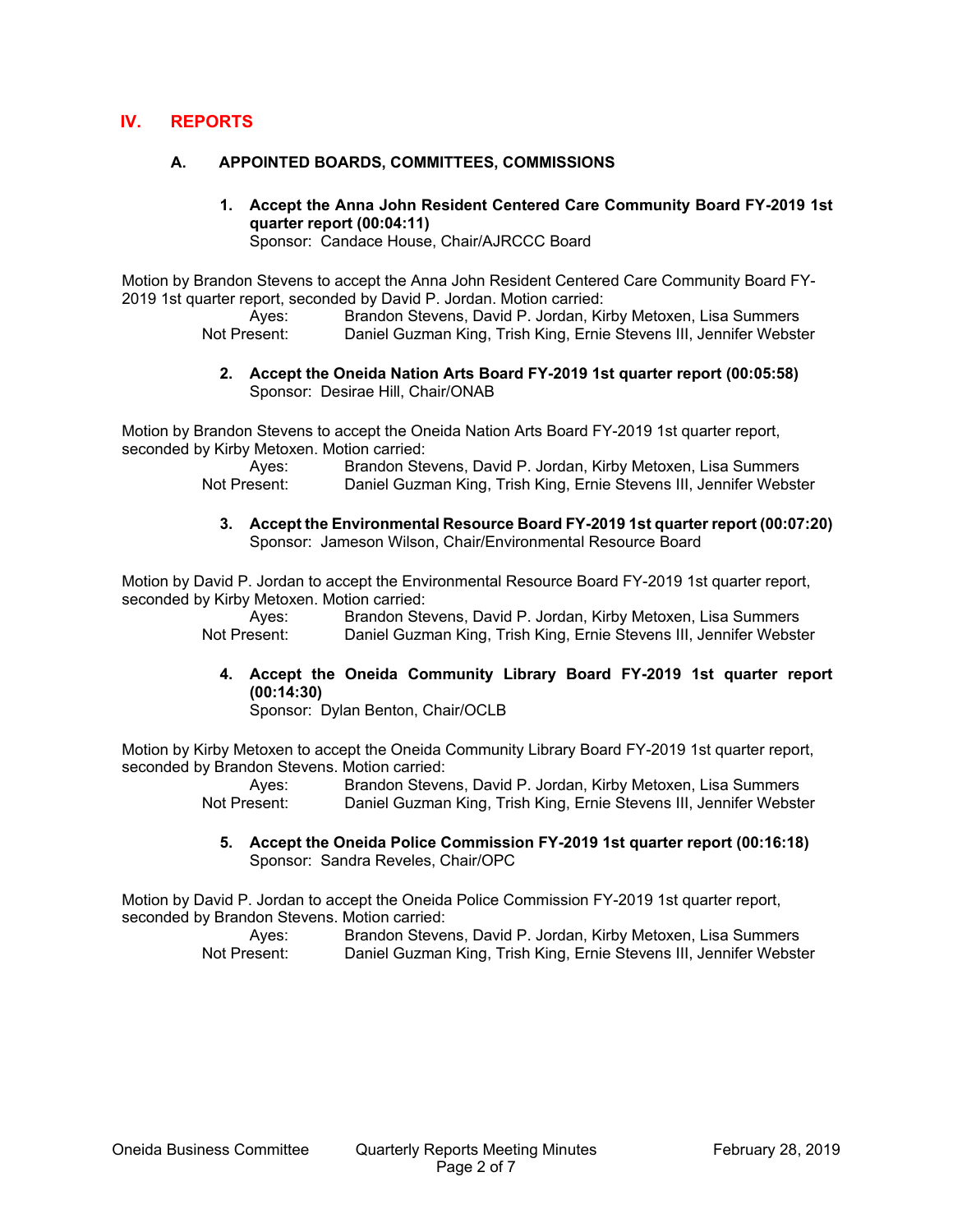#### **6. Accept the Oneida Pow-wow Committee FY-2019 1st quarter report (00:19:25)** Sponsor: Tonya Webster, Chair/OPC

Motion by Brandon Stevens to accept the Oneida Pow-wow Committee FY-2019 1st quarter report, seconded by David P. Jordan. Motion carried:

> Ayes: Brandon Stevens, David P. Jordan, Kirby Metoxen, Lisa Summers Not Present: Daniel Guzman King, Trish King, Ernie Stevens III, Jennifer Webster

*For the record: The Oneida Pow-wow Committee Chair provided notice of their absence via e-mail.*

**7. Accept the Oneida Nation Veterans Affairs Committee FY-2019 1st quarter report (00:22:40)**

Sponsor: James Martin, Chair/ONVAC

Motion by Brandon Stevens to accept the Oneida Nation Veterans Affairs Committee FY-2019 1st quarter report, seconded by David P. Jordan. Motion carried:

Ayes: Brandon Stevens, David P. Jordan, Kirby Metoxen, Lisa Summers Not Present: Daniel Guzman King, Trish King, Ernie Stevens III, Jennifer Webster

**8. Accept the Southeastern Wisconsin Oneida Tribal Services Advisory Board FY-2019 1st quarter report (00:26:12)**

Sponsor: Kathryn LaRoque, Chair/SEOTS Advisory Board

Motion by Brandon Stevens to accept the Southeastern Wisconsin Oneida Tribal Services Advisory Board FY-2019 1st quarter report, seconded by Kirby Metoxen. Motion carried:

Ayes: Brandon Stevens, David P. Jordan, Kirby Metoxen, Lisa Summers Not Present: Daniel Guzman King, Trish King, Ernie Stevens III, Jennifer Webster

**9. Accept the Pardon and Forgiveness Screening Committee FY-2019 1st quarter report (00:33:52)**

Sponsor: Eric Boulanger, Chair/PFSC

Motion by Kirby Metoxen to accept the Pardon and Forgiveness Screening Committee FY-2019 1st quarter report, seconded by Brandon Stevens. Motion carried:

Ayes: Brandon Stevens, David P. Jordan, Kirby Metoxen, Lisa Summers Not Present: Daniel Guzman King, Trish King, Ernie Stevens III, Jennifer Webster

*Item IV.B.6. is addressed next.*

# **B. ELECTED BOARDS, COMMITTEES, COMMISSIONS**

**1. Accept the Oneida Nation Commission on Aging FY-2019 1st quarter report (00:56:28)**

Sponsor: Patricia Lassila, Chair/ONCOA

Motion by David P. Jordan to accept the Oneida Nation Commission on Aging FY-2019 1st quarter report, seconded by Kirby Metoxen. Motion carried:

Ayes: Brandon Stevens, David P. Jordan, Kirby Metoxen, Lisa Summers Not Present: Daniel Guzman King, Trish King, Ernie Stevens III, Jennifer Webster

*Item IV.B.4. is addressed next.*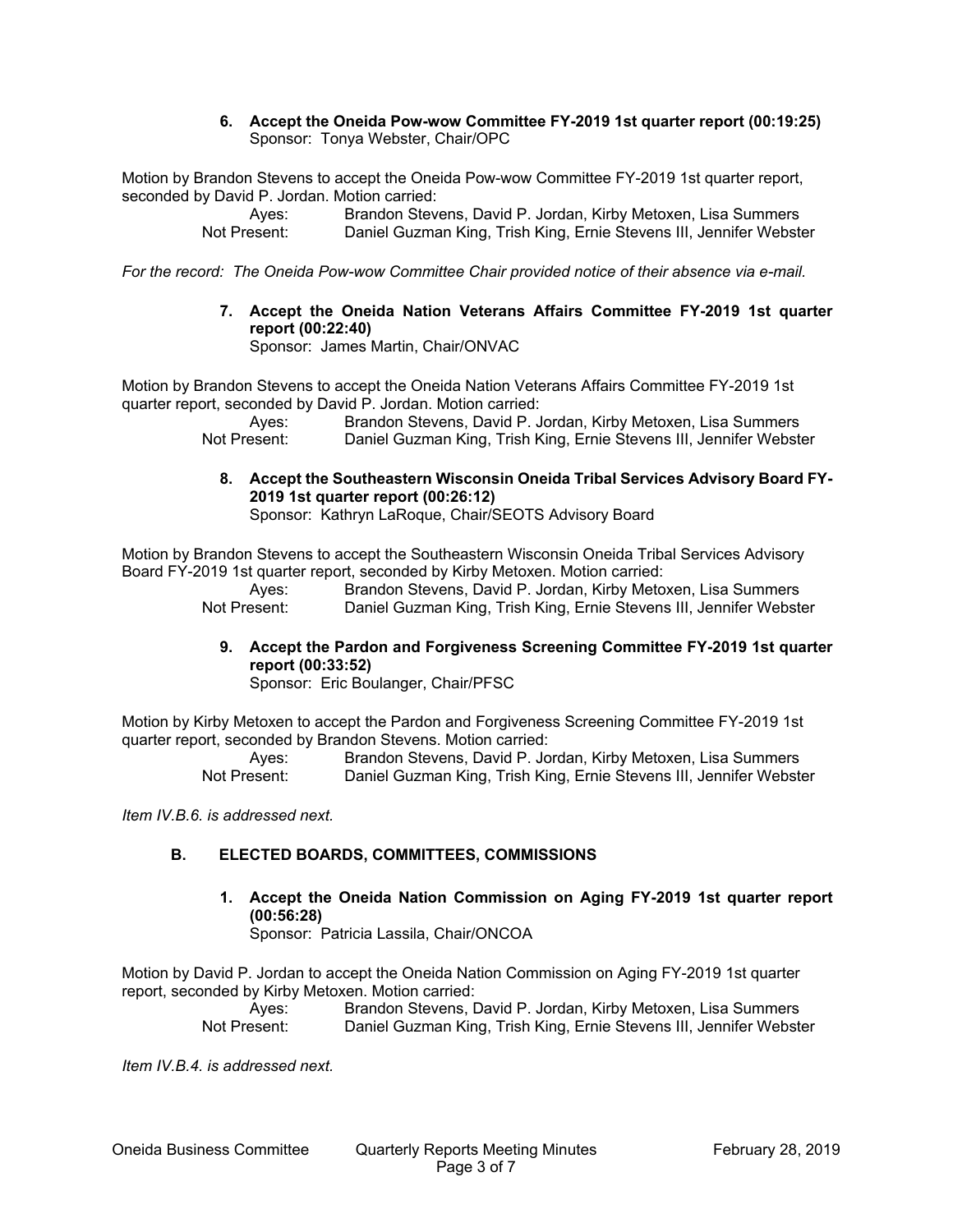#### **2. Accept the Oneida Gaming Commission FY-2019 1st quarter report (01:15:24)** Sponsor: Matthew W. Denny, Chair/OGC

Motion by David P. Jordan to accept the Oneida Gaming Commission FY-2019 1st quarter report, seconded by Kirby Metoxen. Motion carried:

> Ayes: Brandon Stevens, David P. Jordan, Kirby Metoxen, Lisa Summers Not Present: Daniel Guzman King, Trish King, Ernie Stevens III, Jennifer Webster

# **3. Accept the Oneida Land Claims Commission FY-2019 1st quarter report (01:19:34)**

Sponsor: Loretta V. Metoxen, Chair/OLCC

Motion by Kirby Metoxen to accept the Oneida Land Claims Commission FY-2019 1st quarter report, seconded by Brandon Stevens. Motion carried:

Ayes: Brandon Stevens, David P. Jordan, Kirby Metoxen, Lisa Summers Not Present: Daniel Guzman King, Trish King, Ernie Stevens III, Jennifer Webster

*Item IV.B.5. is addressed next.*

**4. Accept the Oneida Nation School Board FY-2019 1st quarter report (01:08:13)** Sponsor: Lisa Liggins, Chair/ONSB

Motion by David P. Jordan to accept the Oneida Nation School Board FY-2019 1st quarter report, seconded by Kirby Metoxen. Motion carried:

Ayes: Brandon Stevens, David P. Jordan, Kirby Metoxen, Lisa Summers<br>Not Present: Daniel Guzman King. Trish King. Ernie Stevens III. Jennifer Webste Daniel Guzman King, Trish King, Ernie Stevens III, Jennifer Webster

*Chairman Tehassi Hill recessed the meeting for five (5) minutes until 9:30 a.m.*

*Meeting called to order by Chairman Tehassi Hill at 9:34 a.m.*

*Roll call for the record:*

*Present: Chairman Tehassi Hill; Vice-Chairman Brandon Stevens; Councilman David P. Jordan; Councilman Kirby Metoxen; Secretary Lisa Summers; Not Present: Councilman Daniel Guzman King; Treasurer Trish King; Councilman Ernie Stevens III; Councilwoman Jennifer Webster;*

*Item IV.B.2. is addressed next.*

**5. Accept the Oneida Election Board FY-2019 1st quarter report (01:29:52)** Sponsor: Vicki Cornelius, Chair/OEB

Motion by David P. Jordan to accept the Oneida Election Board FY-2019 1st quarter report, seconded by Brandon Stevens. Motion carried:

Ayes: Brandon Stevens, David P. Jordan, Kirby Metoxen, Lisa Summers Not Present: Daniel Guzman King, Trish King, Ernie Stevens III, Jennifer Webster

*Item IV.B.7. is addressed next.*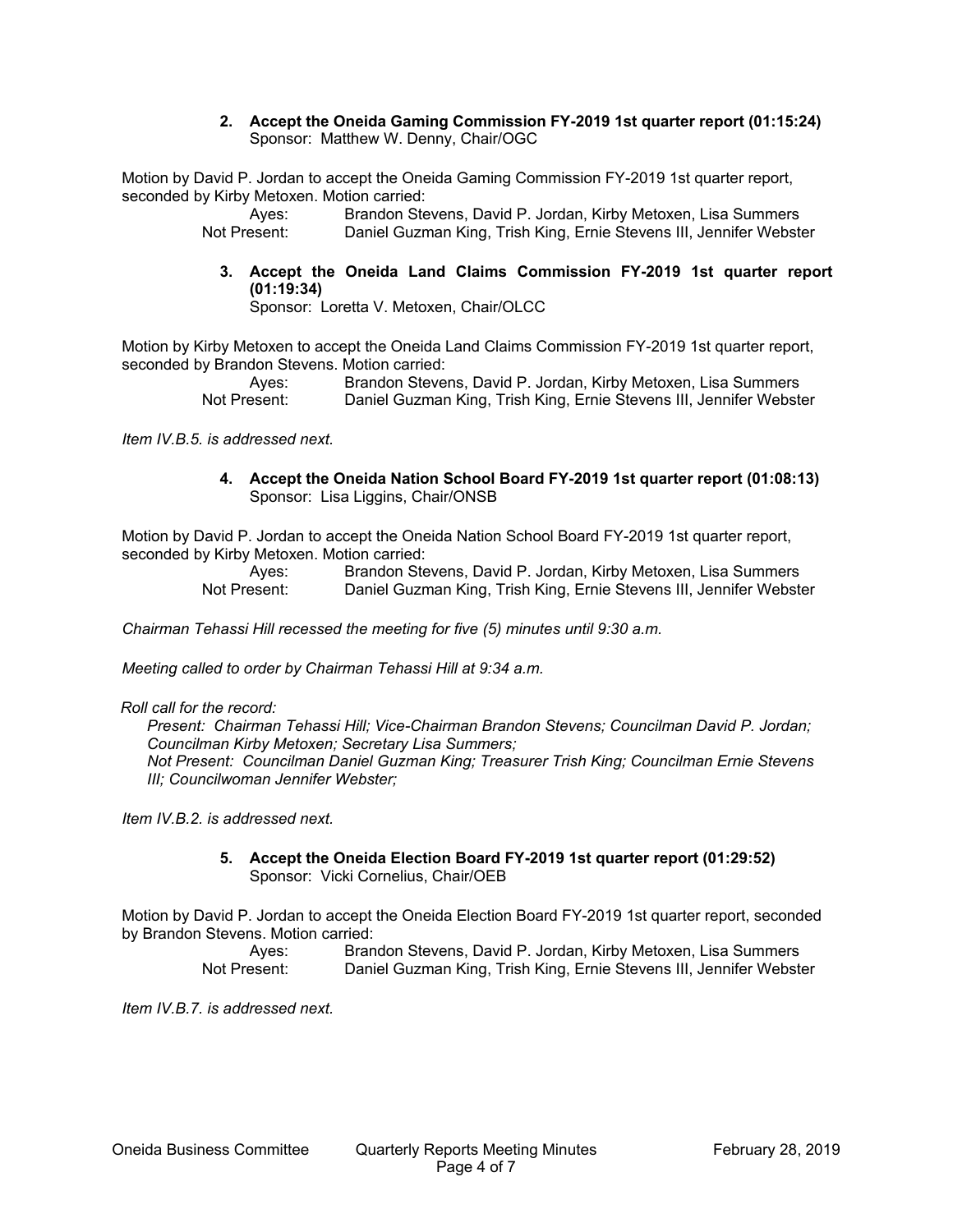#### **6. Accept the Oneida Land Commission FY-2019 1st quarter report (00:36:20)** Sponsor: Rae Skenandore, Chair/OLC

Motion by David P. Jordan to accept the Oneida Land Commission FY-2019 1st quarter report, seconded by Kirby Metoxen. Motion carried:

Ayes: Brandon Stevens, David P. Jordan, Kirby Metoxen, Lisa Summers Not Present: Daniel Guzman King, Trish King, Ernie Stevens III, Jennifer Webster

*Item IV.D.1. is addressed next.*

**7. Accept the Oneida Trust Enrollment Committee FY-2019 1st quarter report (01:33:28)**

Sponsor: Barbara Webster, Chair/OTEC

Motion by David P. Jordan to accept the Oneida Trust Enrollment Committee FY-2019 1st quarter report, seconded by Kirby Metoxen. Motion carried:

> Ayes: Brandon Stevens, David P. Jordan, Kirby Metoxen, Lisa Summers Not Present: Daniel Guzman King, Trish King, Ernie Stevens III, Jennifer Webster

*Item IV.C.4. is addressed next.*

# **C. CORPORATE BOARDS**

#### **1. Accept the Bay Bancorporation, Inc. FY-2019 1st quarter report (01:59:42)** Sponsor: Jeff Bowman, President/Bay Bank

Motion by Kirby Metoxen to accept the Bay Bancorporation, Inc. FY-2019 1st quarter report, seconded by David P. Jordan. Motion carried:

> Ayes: Brandon Stevens, David P. Jordan, Kirby Metoxen, Lisa Summers Not Present: Daniel Guzman King, Trish King, Ernie Stevens III, Jennifer Webster

*Item IV.C.5. is addressed next.*

**2. Accept the Oneida ESC Group, LLC. FY-2019 1st quarter report (01:51:15)** Sponsor: Jacquelyn Zalim, Chair/OESC Board of Managers

Motion by Brandon Stevens to accept the Oneida ESC Group, LLC. FY-2019 1st quarter report, seconded by David P. Jordan. Motion carried:

Ayes: Brandon Stevens, David P. Jordan, Kirby Metoxen, Lisa Summers Not Present: Daniel Guzman King, Trish King, Ernie Stevens III, Jennifer Webster

*Item IV.C.1. is addressed next.*

# **3. Accept the Oneida Seven Generations Corporation FY-2019 1st quarter report (01:49:15)**

Sponsor: Pete King III, Agenda/OSGC

Motion by Brandon Stevens to accept the Oneida Seven Generations Corporation FY-2019 1st quarter report, seconded by David P. Jordan. Motion carried:

Ayes: Brandon Stevens, David P. Jordan, Kirby Metoxen, Lisa Summers Not Present: Daniel Guzman King, Trish King, Ernie Stevens III, Jennifer Webster

*Item IV.C.2. is addressed next.*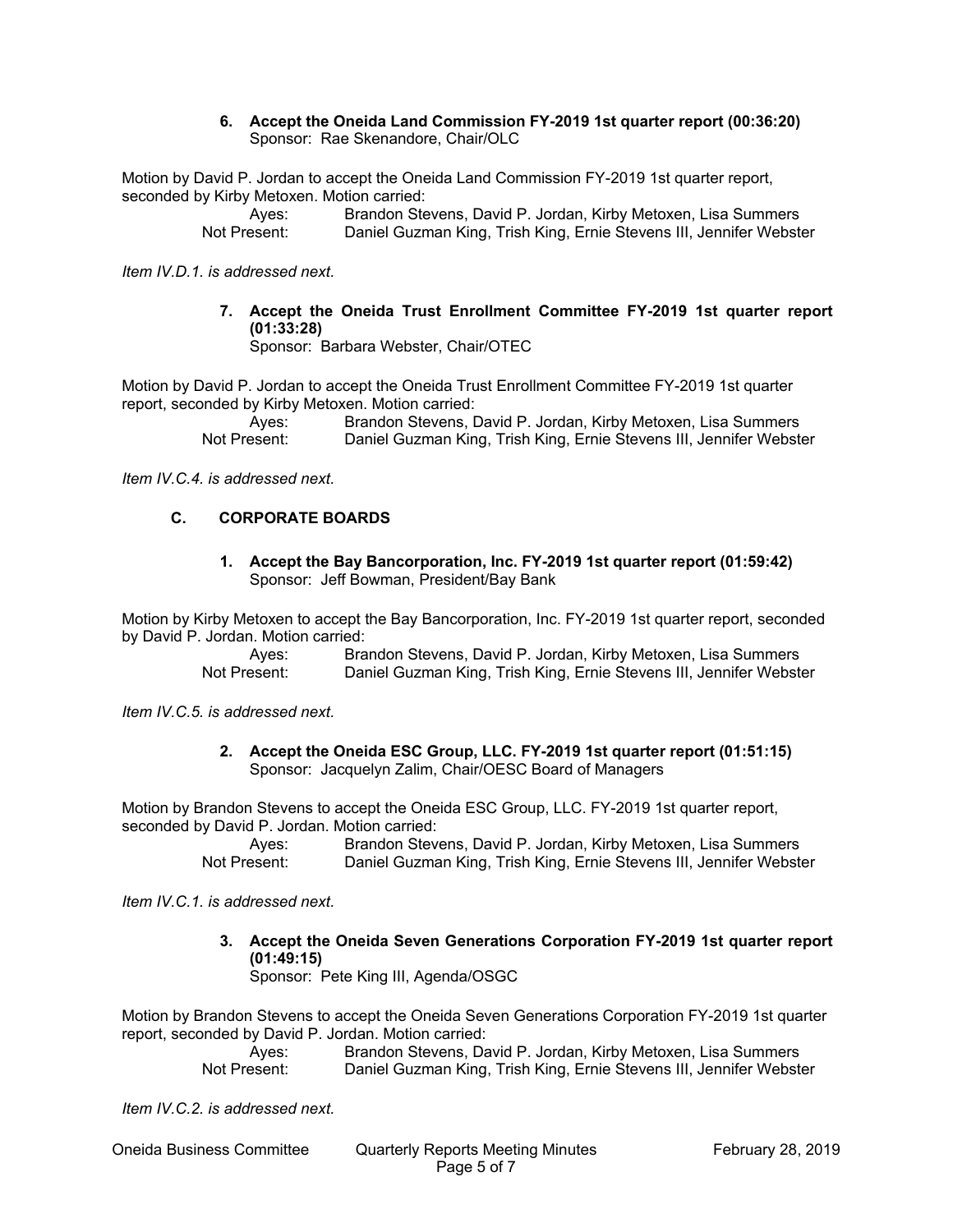**4. Accept the Oneida Airport Hotel Corporation FY-2019 1st quarter report (01:47:15)**

Sponsor: Robert Barton, President/OAHC

Motion by David P. Jordan to accept the Oneida Airport Hotel Corporation FY-2019 1st quarter report, seconded by Kirby Metoxen. Motion carried:

> Ayes: Brandon Stevens, David P. Jordan, Kirby Metoxen, Lisa Summers Not Present: Daniel Guzman King, Trish King, Ernie Stevens III, Jennifer Webster

**5. Accept the Oneida Golf Enterprise FY-2019 1st quarter report (02:02:54)** Sponsor: Chad Fuss, Agent/OGE

Motion by Brandon Stevens to accept the Oneida Golf Enterprise FY-2019 1st quarter report, seconded by Kirby Metoxen. Motion carried:

Ayes: Brandon Stevens, David P. Jordan, Kirby Metoxen, Lisa Summers Not Present: Daniel Guzman King, Trish King, Ernie Stevens III, Jennifer Webster

*Chairman Tehassi Hill recessed the meeting for five (5) minutes until 10:30 a.m.*

*Meeting called to order by Chairman Tehassi Hill at 10:33 a.m.*

*Roll call for the record:*

*Present: Chairman Tehassi Hill; Vice-Chairman Brandon Stevens; Councilman David P. Jordan; Councilman Kirby Metoxen; Secretary Lisa Summers; Not Present: Councilman Daniel Guzman King; Treasurer Trish King; Councilman Ernie Stevens III; Councilwoman Jennifer Webster;*

*Item IV.E.1. is addressed next.*

# **D. STANDING COMMITTEES**

**1. Accept the Community Development Planning Committee FY-2019 1st quarter report (00:44:16)** Sponsor: Ernie Stevens III, Councilman

Motion by Kirby Metoxen to accept the Community Development Planning Committee FY-2019 1st quarter report, seconded by Brandon Stevens. Motion carried:

Ayes: Brandon Stevens, David P. Jordan, Kirby Metoxen, Lisa Summers Not Present: Daniel Guzman King, Trish King, Ernie Stevens III, Jennifer Webster

**2. Accept the Legislative Operating Committee FY-2019 1st quarter report (00:44:28)**

Sponsor: David P. Jordan, Councilman

Motion by Brandon Stevens to accept the Legislative Operating Committee FY-2019 1st quarter report, seconded by Kirby Metoxen. Motion carried:

Ayes: Brandon Stevens, David P. Jordan, Kirby Metoxen, Lisa Summers Not Present: Daniel Guzman King, Trish King, Ernie Stevens III, Jennifer Webster